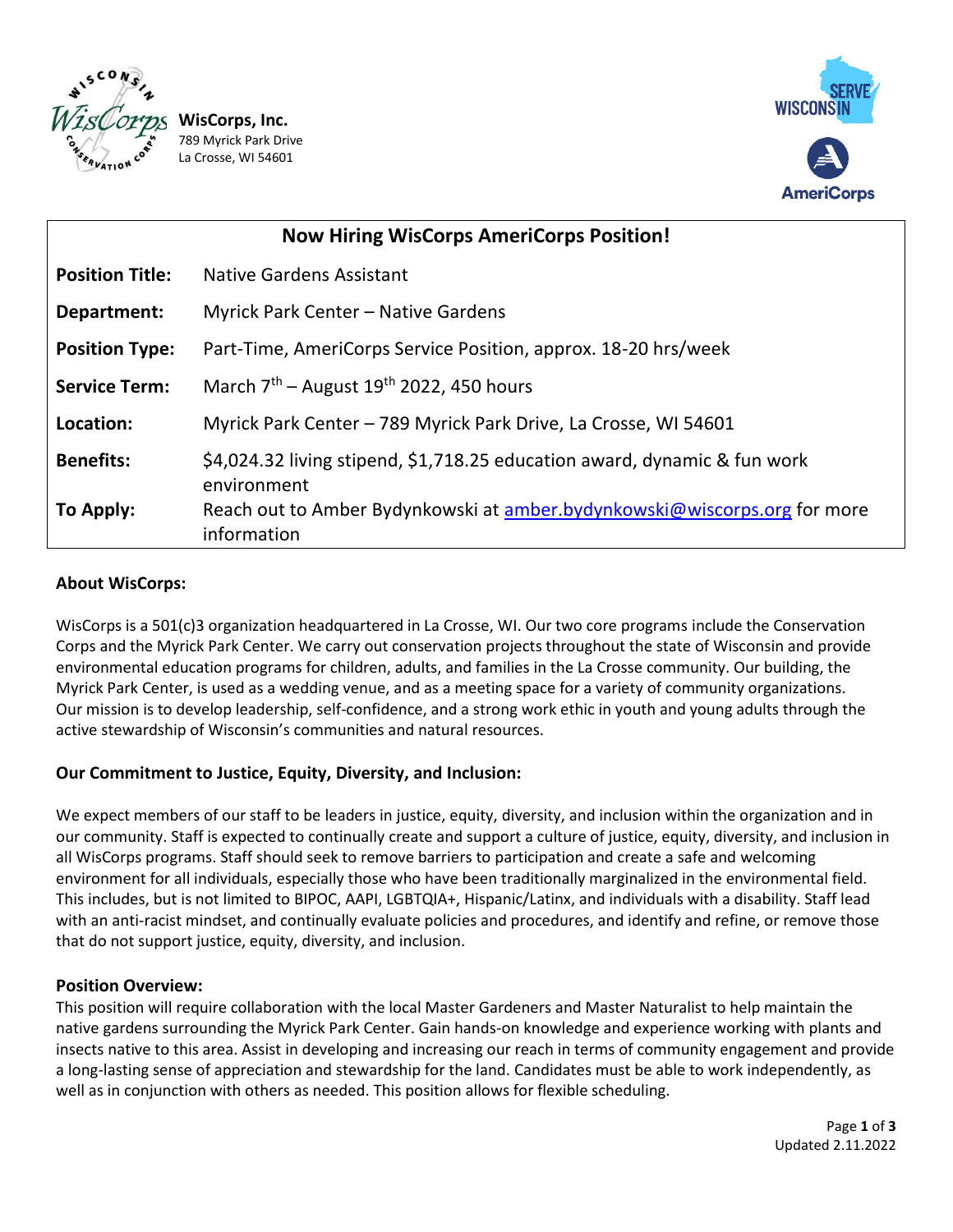### **Duties and Responsibilities**

*On-site Visitor Experience*

- Train under the direction of the Master Gardeners & Master Naturalist
- Assist in maintenance of the Myrick Park Center native gardens
- Work independently to complete daily tasks, which include: transplanting, weeding, trimming tall plants, watering, etc.
- Design weekly displays for the native gardens kiosk
- Assist in developing/implementing seasonal plans
- Welcome visitors. Engage them to meet their needs, interests or curiosity about the native gardens and advance the Center's Mission
- Promote program participation, volunteerism, and community involvement to visitors. Connect visitors to other staff members when appropriate
- Assist with visitor's experience projects related to signage and exhibits in cooperation with the Director of the Myrick Park Center, Visitor Services Manager, Environmental Education Manager, and future program coordinator/manager roles
- Report to Visitor Services Manager as direct supervisor for AmeriCorps service

*Volunteer Program Development & Facilitation* 

- Develop volunteer opportunities and facilitate existing opportunities
- Coordinate with and train volunteers to work in the native gardens
- Research current trends in best practices and the benefits of connecting youth, families, and adults to nature and to their community
- Work closely with departments facilitating volunteer opportunities
- Create and implement an efficient process for communication with volunteers
- Facilitate evaluations and data collection for volunteer programs involving the native gardens

### *Marketing & Recruitment*

- Cultivate and maintain community partnerships
- Assist with website content and social media promotion

#### *Financial Management*

Purchase supplies for group volunteer days as needed

#### *Other*

- Develop appropriate materials and structure to ensure WisCorps can sustain the program after the member's term of service is completed
- Deliver excellent customer service and community engagement when working with volunteers
- Ensure Myrick Park Center policies and safety procedures are followed

### **Skills and Qualifications:**

- At least 18 years of age
- Highly self-motivated, hardworking, confident, autonomous
- Ability to lift and carry up to 20 lbs
- Ability to use garden tools (ie. Wheelbarrow, shovel, trowel, pruning shears, etc.)
- Ability to work primarily on your feet/standing/crouching
- Has a sense of humor, able to think creatively outside of the box
- Good driving record and a valid driver's license
- Ready to undergo a criminal background check
- First Aid/CPR certification is required. This may be obtained through WisCorps when hired.
- Believes in the WisCorps mission and willing to implement WisCorps policies and procedures